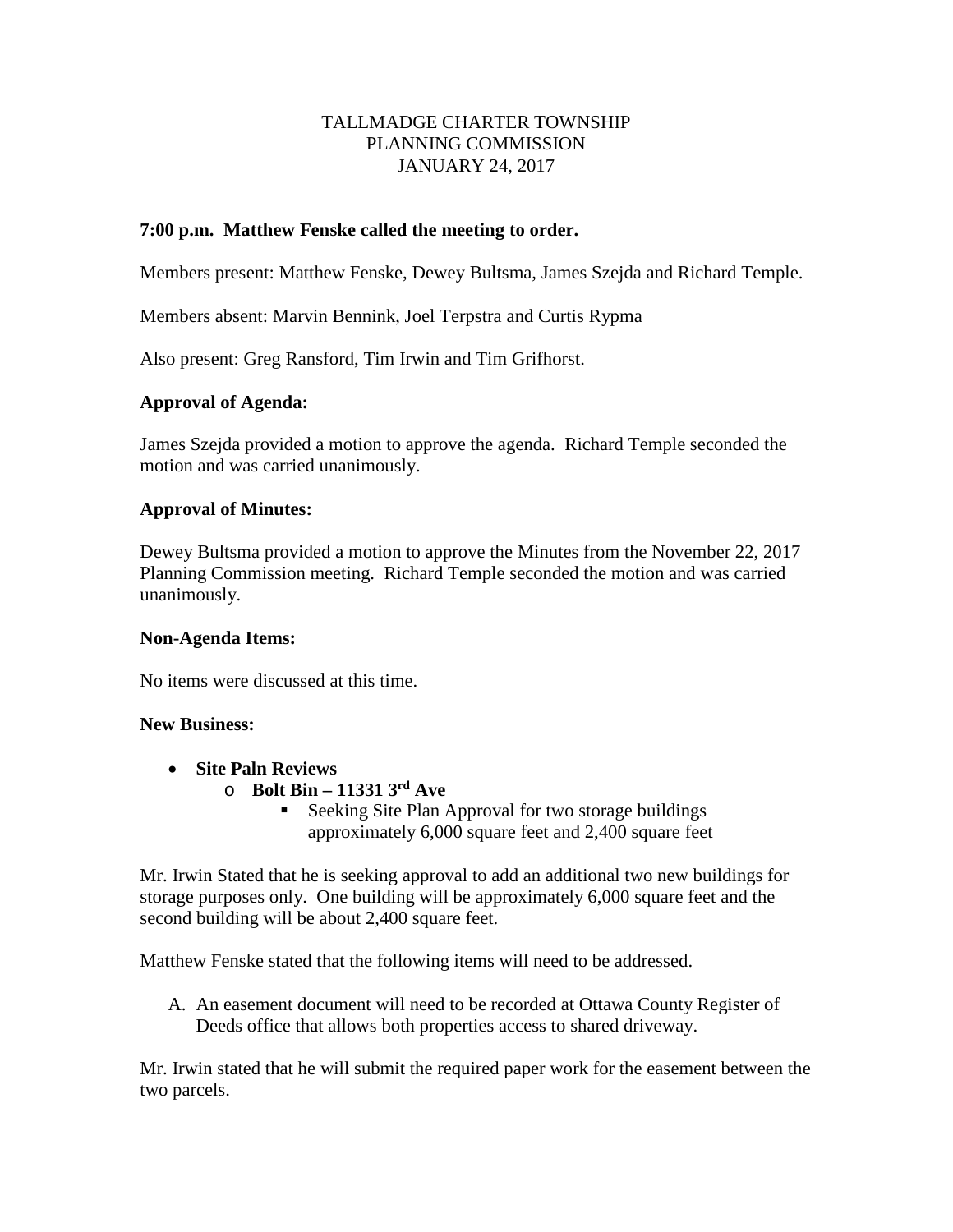B. Section 3.31 regarding Trash Receptacles and Dumpster Enclosures.

Dewey Bultsma stated that a dumpster will need to be provided for the building to the north. Bollards will also need to be placed in front of the dumpster enclosures.

Mr. Irwin stated that he agrees to add the bollards and addition dumpster with the appropriate enclosures.

C. Section 12.06(a) – Development Standards

Greg Ransford stated that the applicant meets the requirements of the percentage of glass and stone on the front elevation of the building.

Matthew Fenske questioned if the parking meets the requirements of the building standards.

Greg Ransford stated that parking meets the minimum requirements.

Matthew Fenske asked if the buffer between the properties that surround the applicants.

Greg Ransford stated that there is sufficient amount of coverage that buffer the property lines.

Matthew Fenske asked if the gravel surfaces with be paved.

Mr. Irwin stated that it will be completed at occupancy.

Matthew Fenske asked if the township engineer had any comments.

Greg Ransford stated that the engineer did look over the site plan and was satisfied with the plans as submitted.

Matthew Fenske questioned if the fire chief had any concerns of the site plan.

Greg Ransford stated that he has not heard back from the fire chief at the time of the meeting.

Dewey Bultsma asked if there were any plans to add additional sidewalks to the east of the existing building.

Mr. Irwin stated that it would not be feasible to add a sidewalk there. He stated that all the landscaping would be lost. Mr. Irwin also stated that he would be willing to submit funds for future use if sidewalks would be added to all of the industrial park.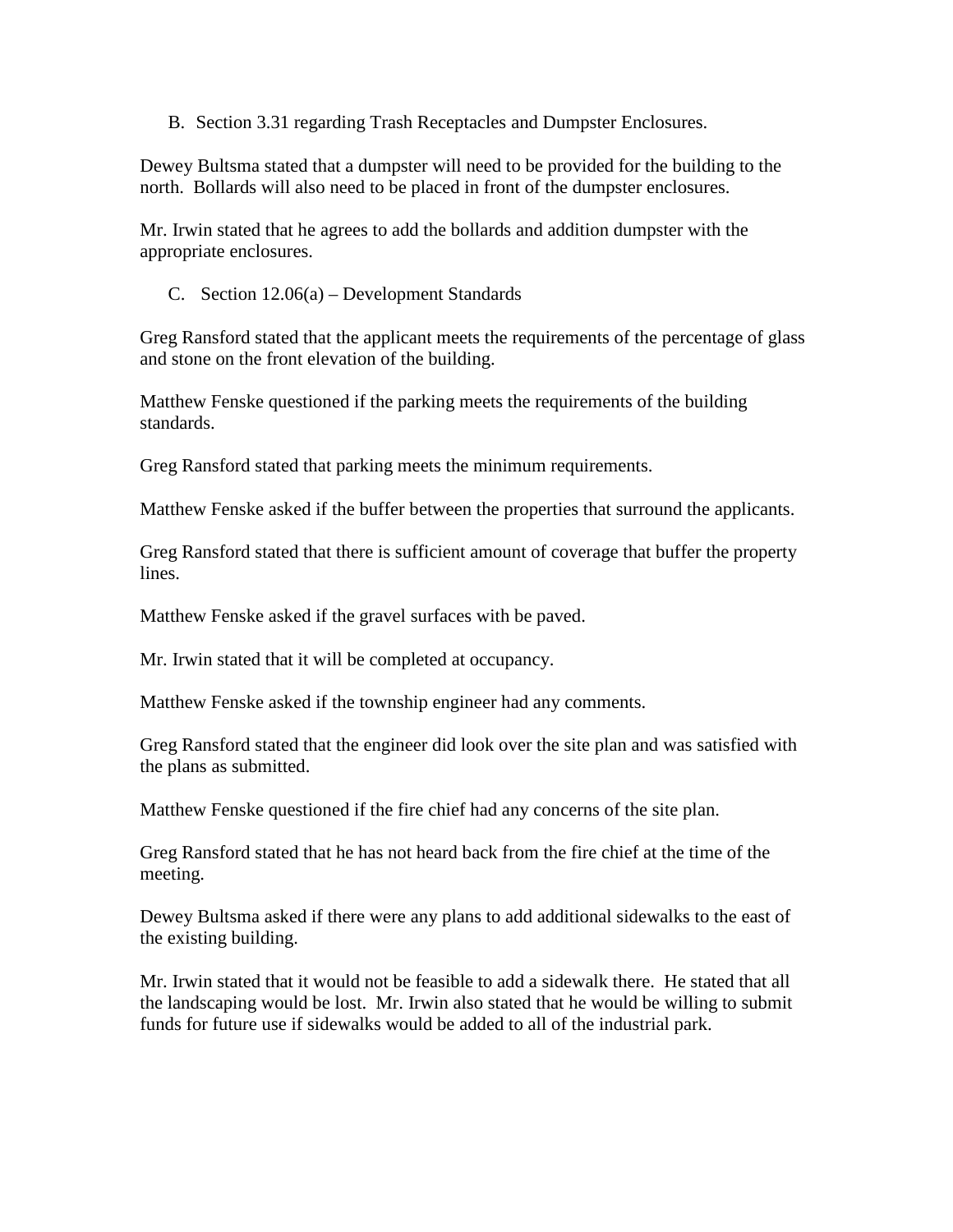Richard Temple provided a motion to approve the site plan as submitted with the addition of the following conditions:

- 1. Bollards place in front of both dumpster locations. An additional dumpster and enclosure to be added to the north property.
- 2. Shared easement agreement provided and recorded at the Ottawa County Register of Deeds.
- 3. Clearly identify existing and proposed pavement on the plan along with clearly marked dumpsters.
- 4. Construction of the sidewalk or a financial contribution is provided to the township in an amount pursuant to the requirement of the township Board of Trustees.

Dewey Bultsma seconded the motion and was carried unanimously.

# o **Dogwood Lane – Private Road Extension**

Mr. Grifhorst stated that the private road was developed in 1994 and would like to finish it completely. The two 10 acre parcels that are located on Dogwood Lane will be split into 2.50 acre lots. When the road was developed, there was a 10-foot grade for about 100 yards. He also stated that the road has been ditched already. Mr. Grifhorst has had Ottawa County Environmental Health Department out already and all future parcels have been perked.

Richard Temple questioned if the cul-de-sac at the end of the road graded.

Tim stated that it is 66 foot from outside to outside.

Greg Ransford stated that the fire chief stated the end radius at the cul-de-sac be widened.

James Szejda asked about the maintenance agreement that will need to be provided.

Greg Ransford stated that the maintenance agreement goes above and beyond the requirements.

Dewey Bultsma provided a motion to approve the submitted request with the addition of the following conditions:

- 1. 2% grade west to east is maintained
- 2. The cul-de-sac is level for one transition grade left to right.

Richard Temple seconded the motion and was carried unanimously.

# • **2017 Meeting Schedule**

Matthew Fenske approved the meeting schedule as submitted. Richard Temple seconded the motion and was carried unanimously.